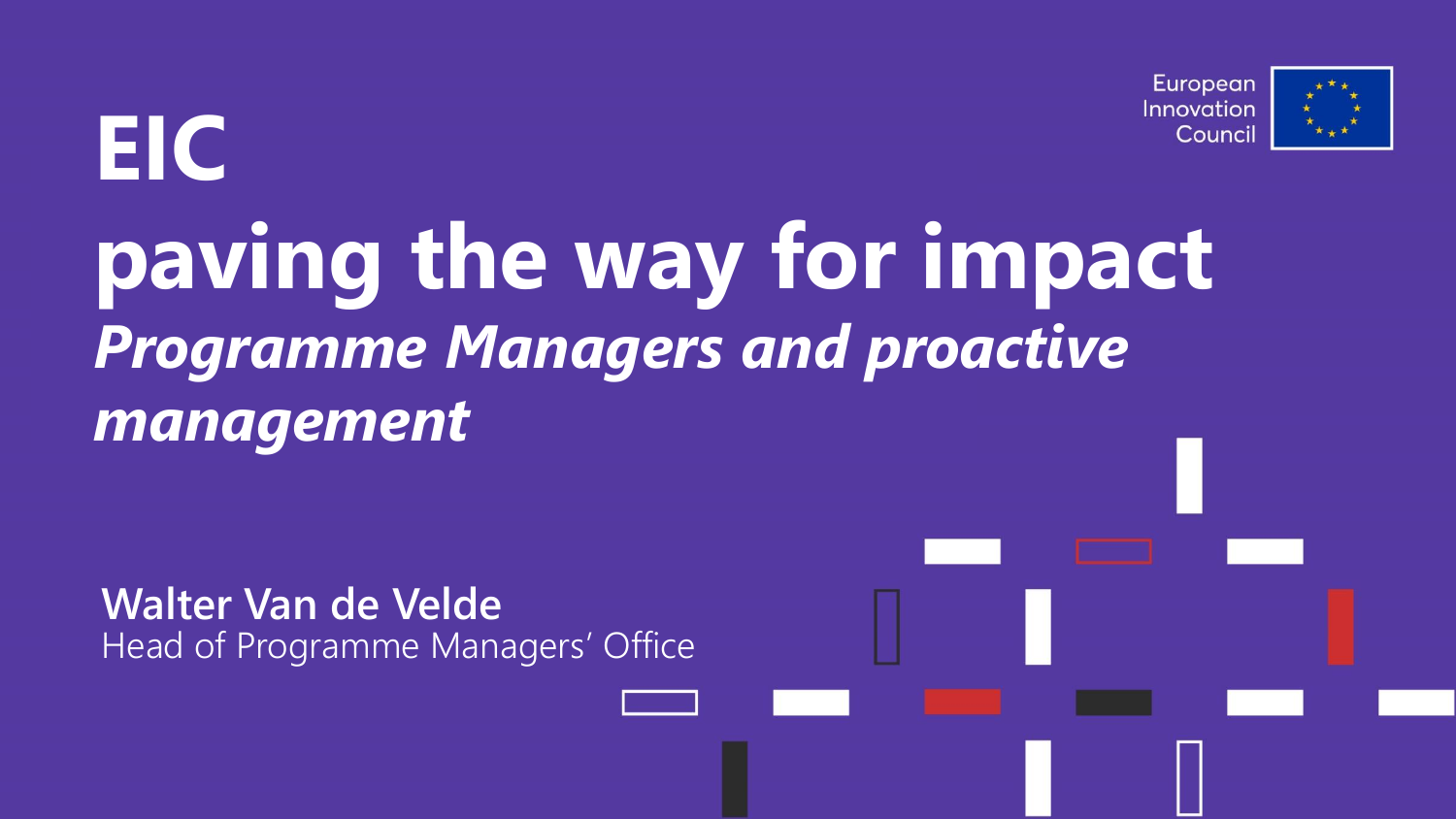

### **What is holding back European Innovation?**

| Innovation<br>performance | <b>Strong research performance not translated into innovation</b><br>Lack of breakthrough/ disruptive innovations that create<br>new markets                                                     |
|---------------------------|--------------------------------------------------------------------------------------------------------------------------------------------------------------------------------------------------|
| Innovation funding        | Financing gaps (2 "valleys of death") in<br><b>Transition</b> from lab to enterprise<br>$\bullet$ .<br><br><br><br><br><br><br><b>Scaling up</b> for high-risk innovative start-ups<br>$\bullet$ |
| Innovation ecosystem      | Many national & local ecosystems, but fragmented at<br><b>European level</b><br>Need to include all regions and all talent (especially female<br>$\bullet$<br>innovators)                        |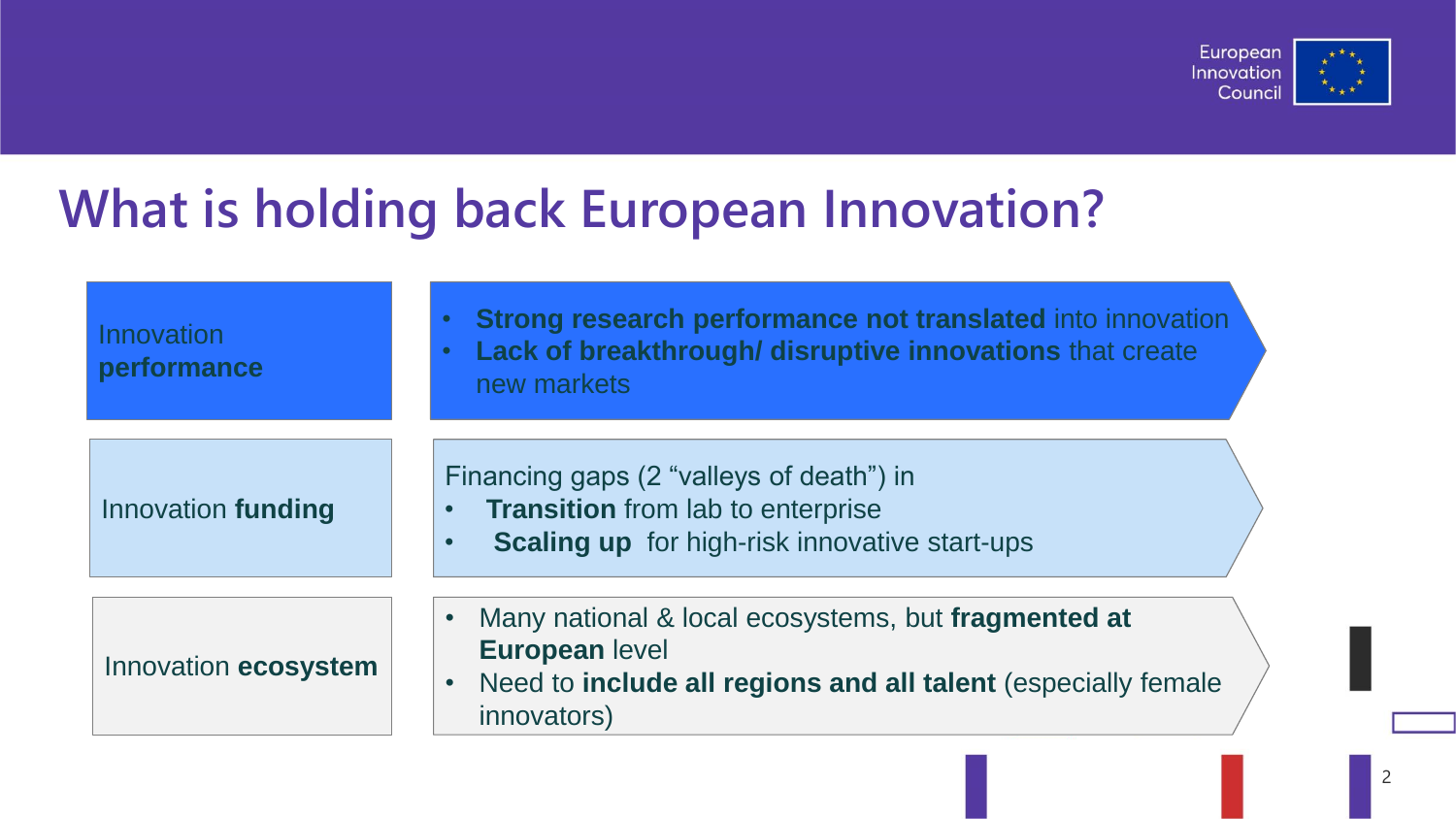

**What is holding back European Innovation? i.e., a systemic analysis**

**What is holding back European Innovation? i.e., an institutional analysis**

- **Defused leadership**
- **Complexity of making difficult choices**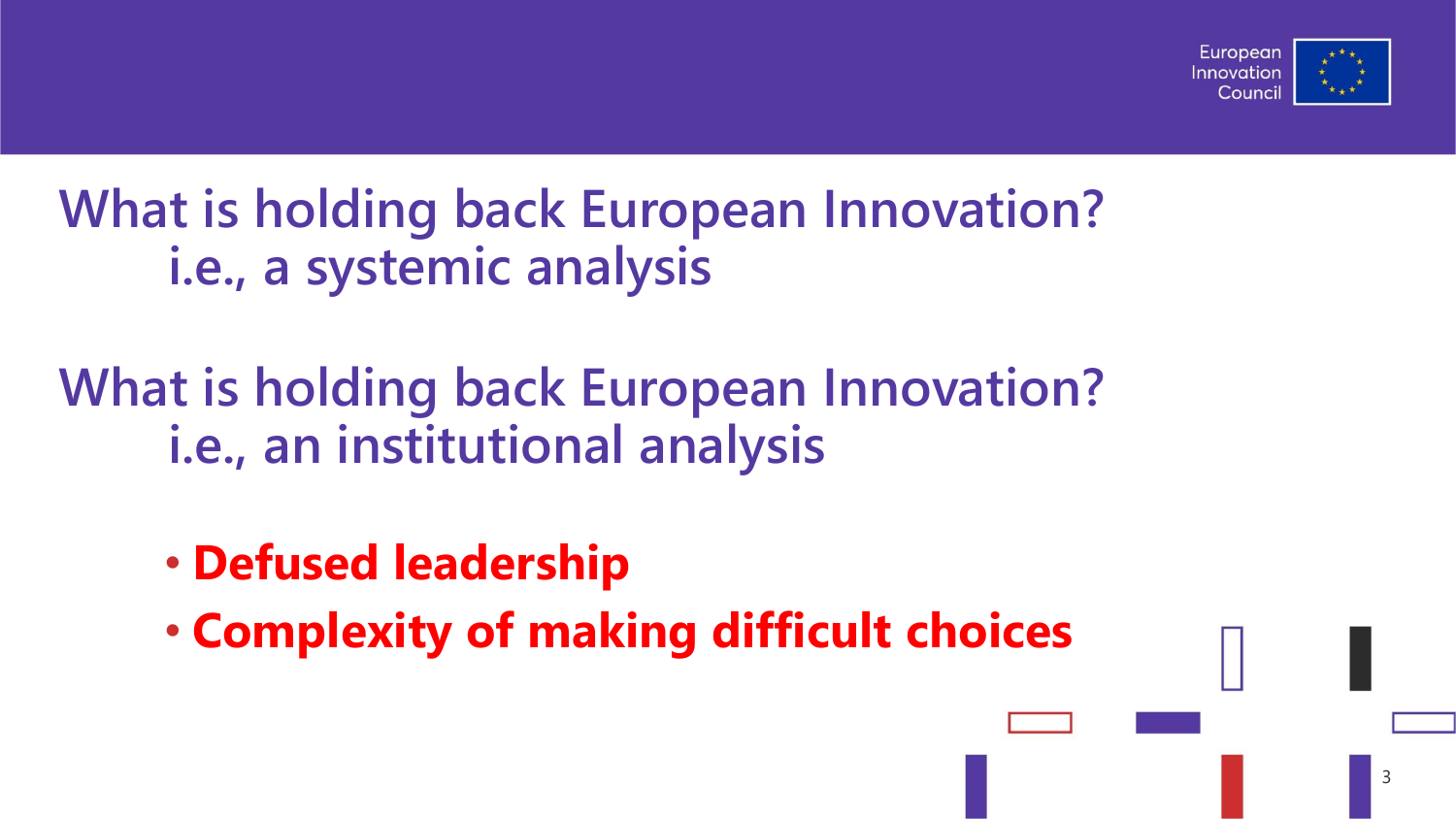

# **EIC Programme Managers – a key novelty of the EIC**

**With the Programme Managers, the EIC puts a face on its hands-on leadership in new, high-impact science-driven technology areas, so called 'deep tech'.**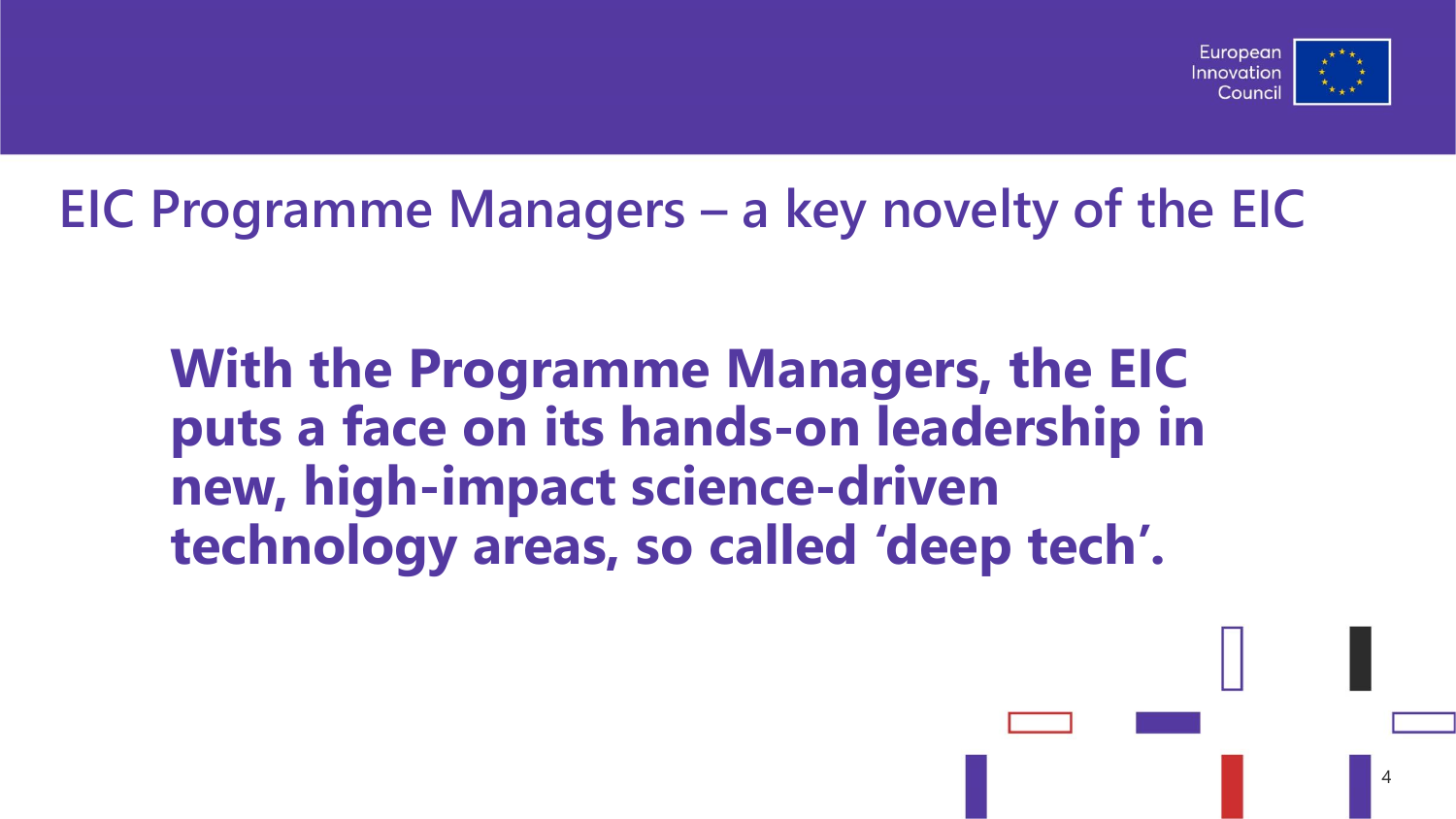# **The current EIC Programme Managers**



| <b>lordanis</b><br>Arzimanoglou   | Biotechnology and Health                                          |
|-----------------------------------|-------------------------------------------------------------------|
| <b>Enric Claverol-</b><br>Tinturé | <b>MedTech and Medical Devices</b>                                |
| Francesco<br>Matteucci            | Materials for Energy and Environment                              |
| Antonio Marco<br>Pantaleo         | Energy Systems and Technologies,<br><b>Biosystems Engineering</b> |



**A Call for Expression of Interest to recruit other Programme Managers will soon be published**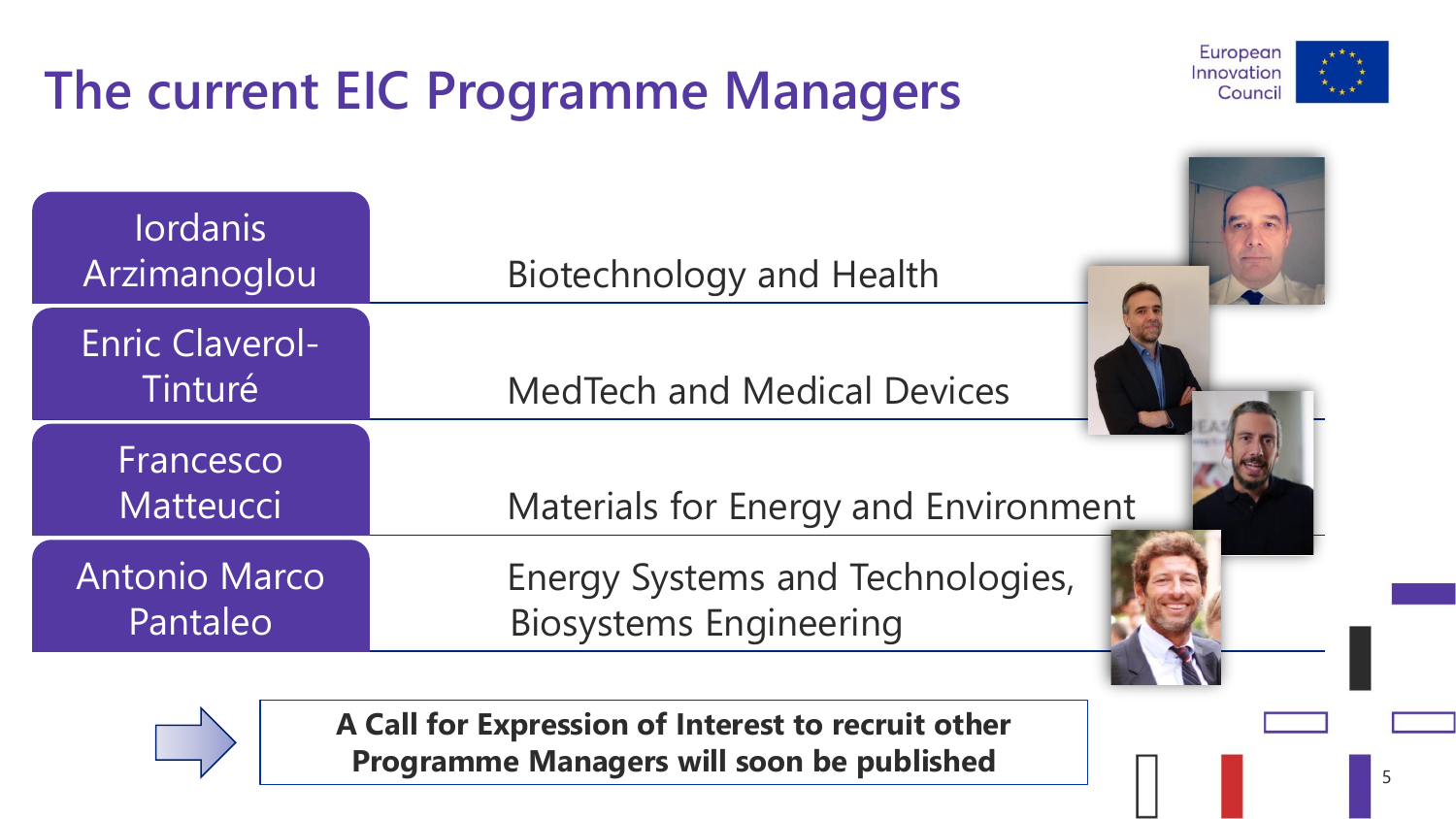

# **EIC Programme Managers**

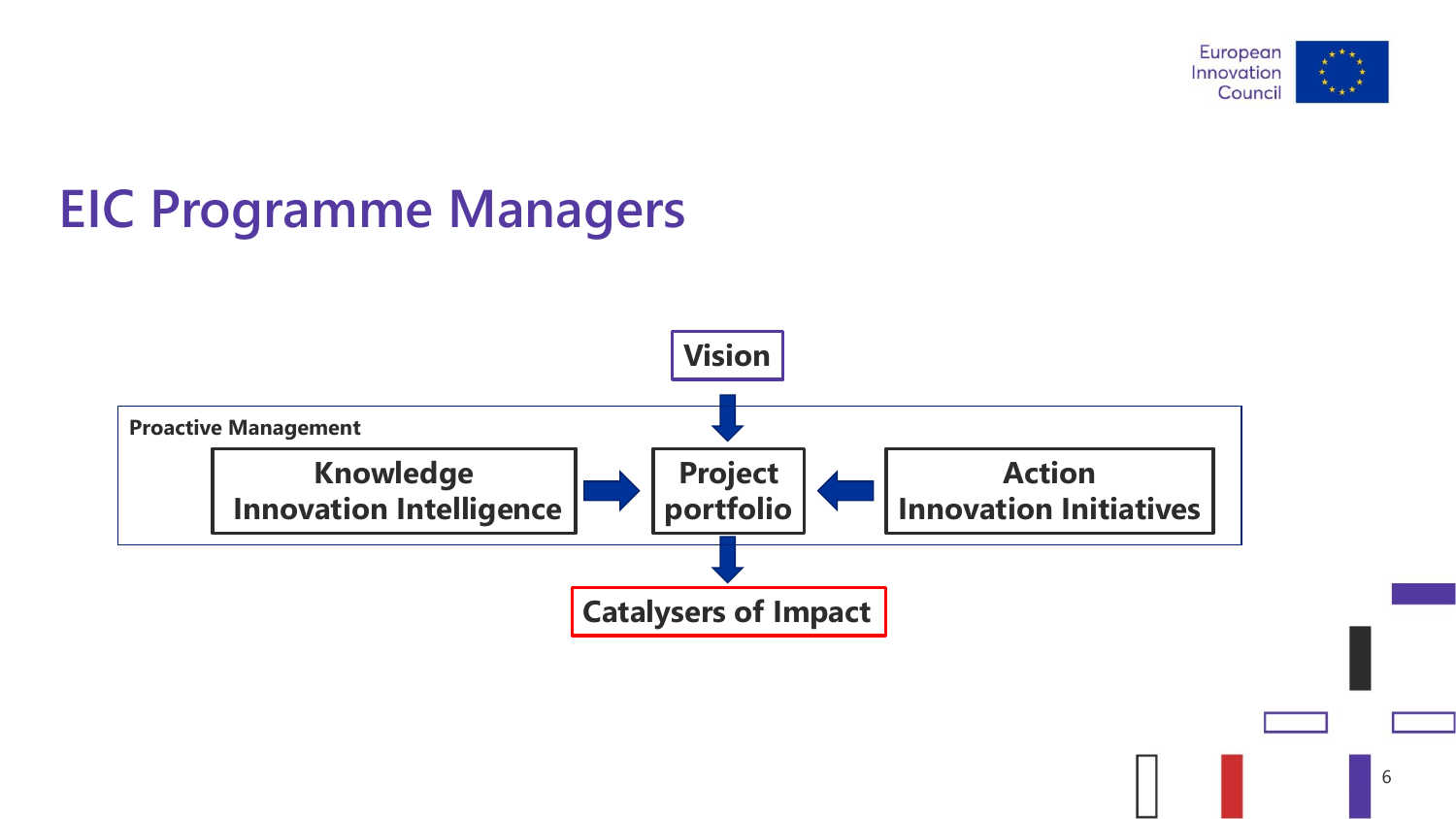# **Innovation Intelligence: an example**



#### *A network analysis of COVID-19 mRNA vaccine patents*



Gaviria, M., Kilic, B. A network analysis of COVID-19 mRNA vaccine patents. *Nature Biotechnology* **39,** 546–548 (2021). https://doi.org/10.1038/s41 587-021-00912-9

7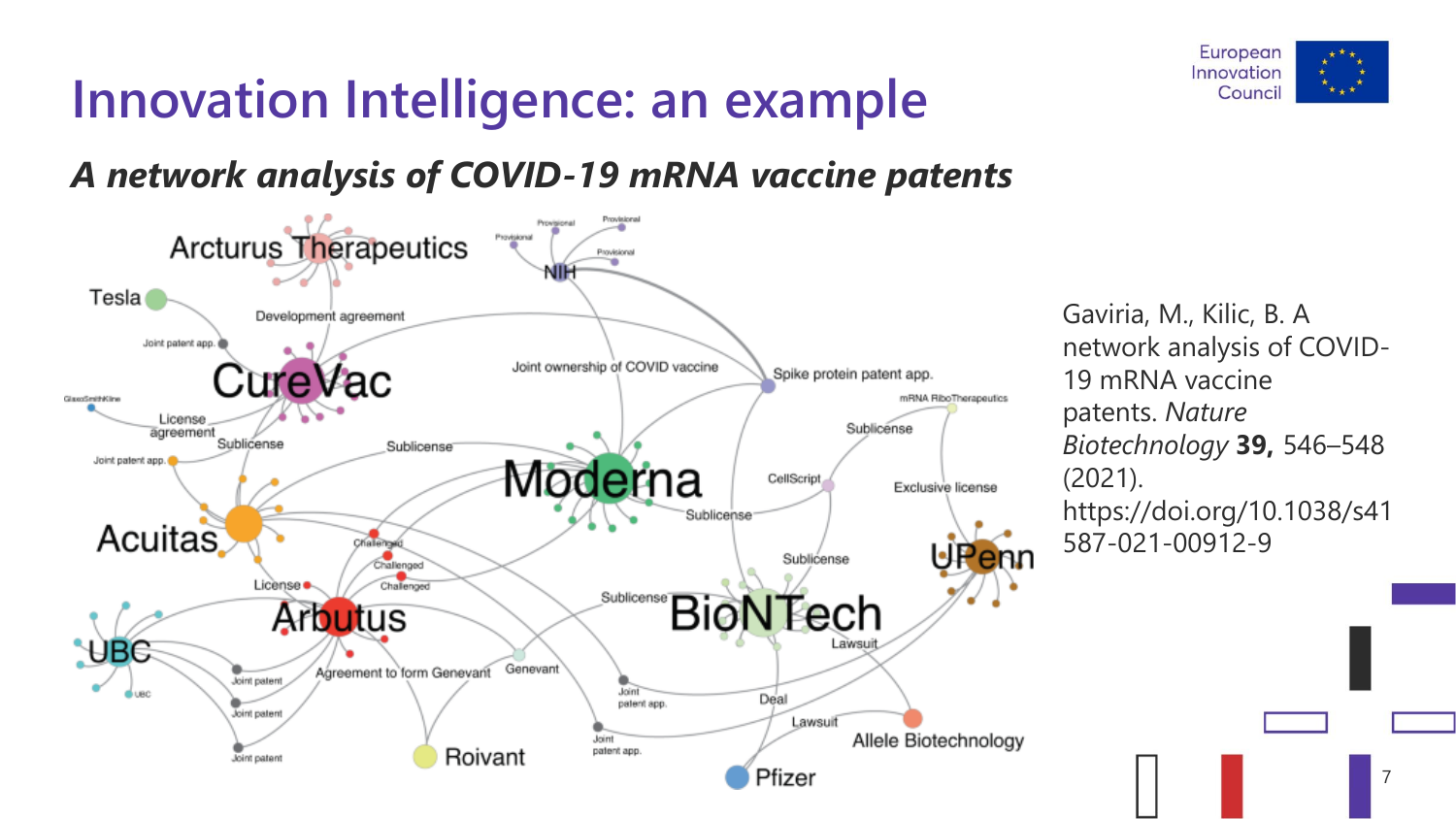# **Proactive Management: paving the way for impaction**



Engagement and interaction to seed new ideas and facilitate cross sectorial contamination: impact on specific research



Vision to integrate projects towards ambitious targets and address broader research challenges (the portfolio goals)

Nurture the transition to innovation by balancing dissemination and IP protection, and networking with key players

Project Portfolio Ecosystem Funding Regulation Policies



Bridging EIC projects and other European programmes i.e. Horizon Missions, ERC, EIT, societal challenges, national/regional programmes



Identify regulatory or legislative gaps and propose opportunities to bridge them



European

Steer the research and innovation towards EU policy orientations: take strategic directions and influence policy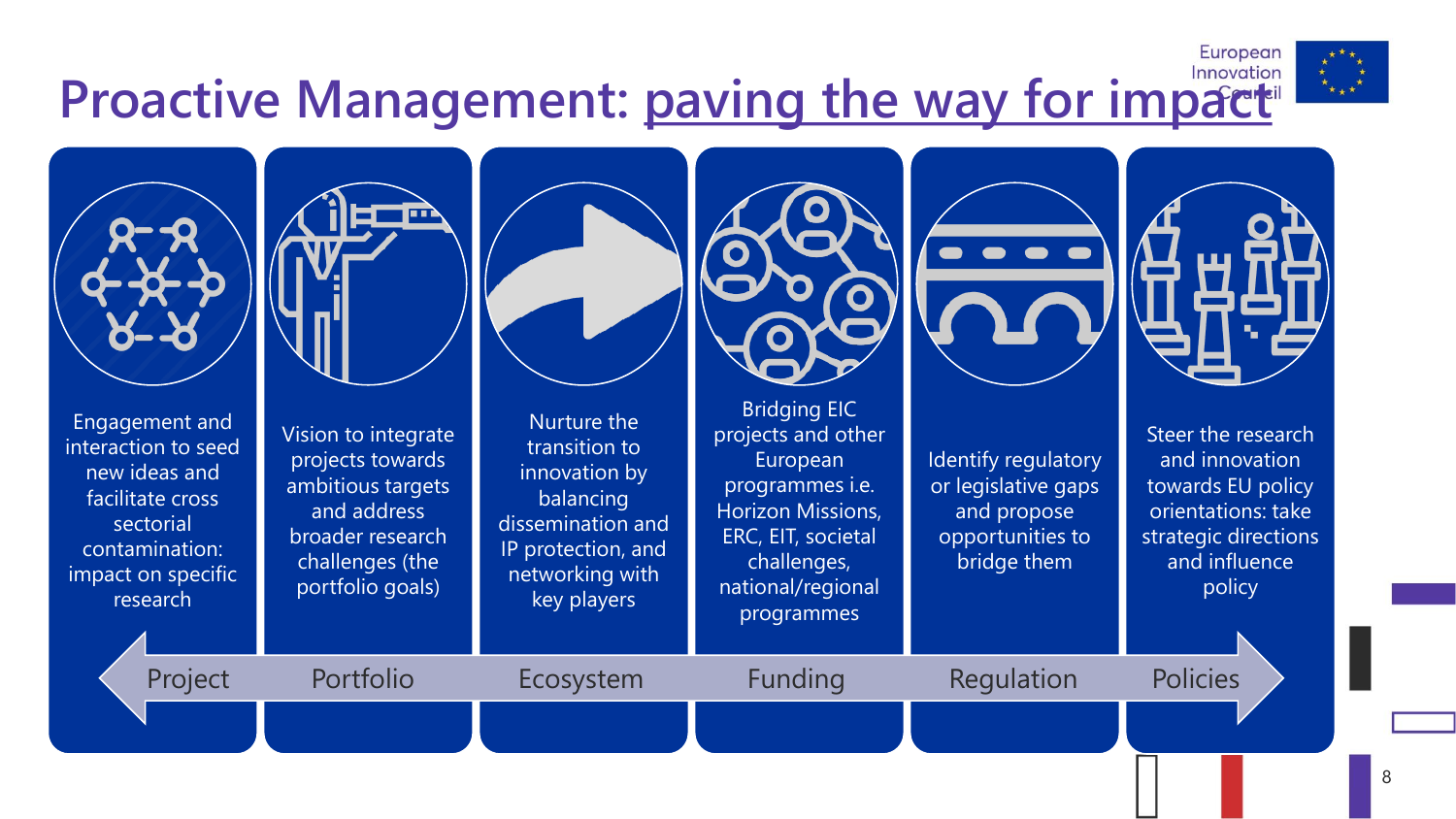### **EIC main actions**



| Pathfinder                                                                                                                                                                                     | Transition                                                                                                                                  | Accelerator                                                                                                       |
|------------------------------------------------------------------------------------------------------------------------------------------------------------------------------------------------|---------------------------------------------------------------------------------------------------------------------------------------------|-------------------------------------------------------------------------------------------------------------------|
| For advanced research on<br>breakthrough / game-changing<br>technologies                                                                                                                       | For transforming research results<br>into innovation opportunities;<br>follow up results from EIC<br>Pathfinder and ERC Proof of<br>Concept | For individual companies to<br>develop and scale up<br>breakthrough innovations with<br>high risk and high impact |
| Pathfinder Open: bottom-up<br>approach; no predefined topics<br><b>Pathfinder Challenges: top-</b><br>down challenge-driven calls for<br>tackling specific issues by<br>portfolios of projects | Transition Open: no topic<br>prescription<br><b>Transition Challenges: selected</b><br>challenges                                           | <b>Grant Funding</b><br><b>Equity Funding</b><br><b>Blended Finance</b><br><b>EIC Fund</b>                        |

**Business Acceleration Service**: access to advice, to business partners and to innovation ecosystems & peers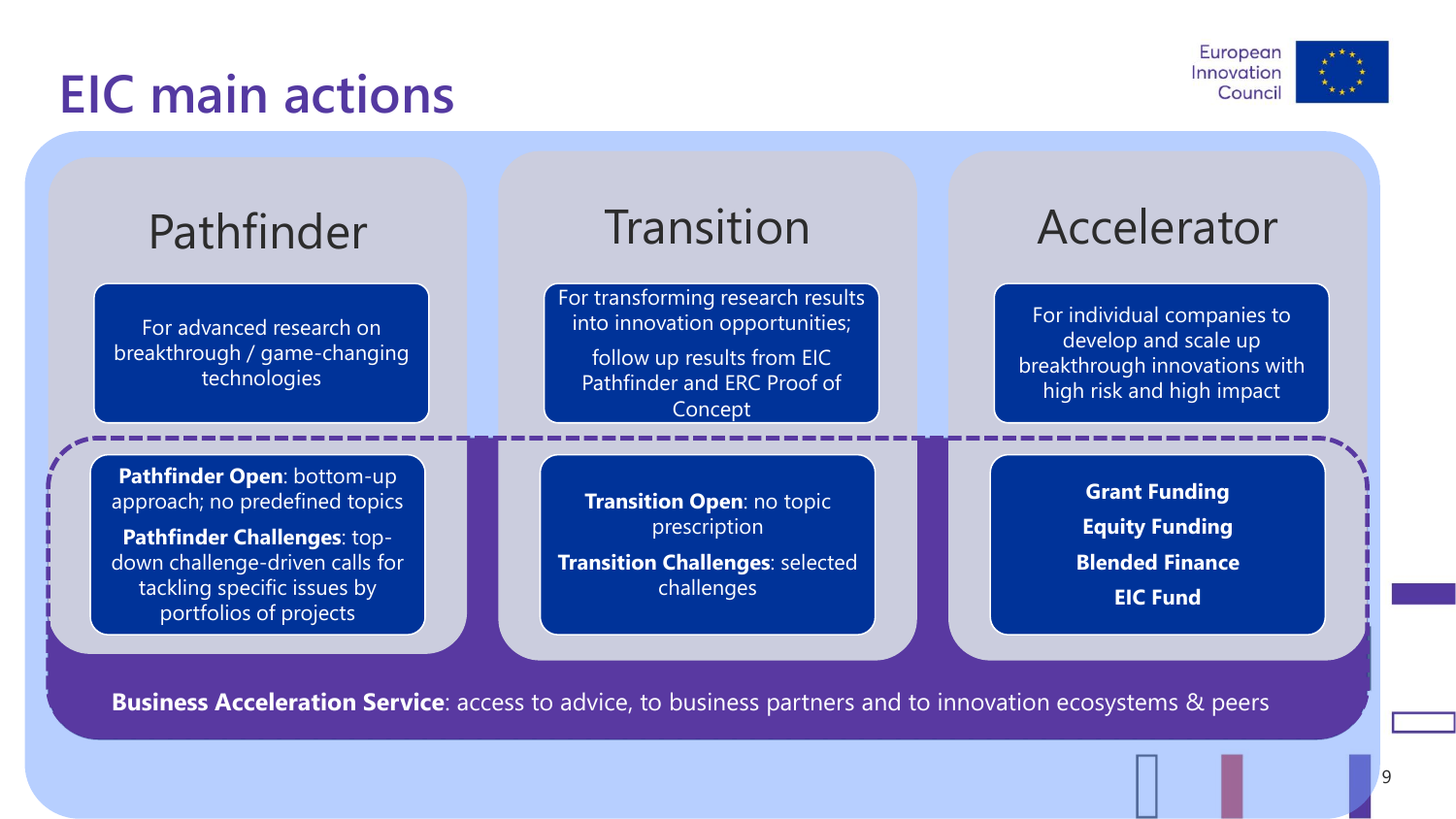# **EIC: the challenge of proactive management**





**Business Acceleration Service**: access to advice, to business partners and to innovation ecosystems & peers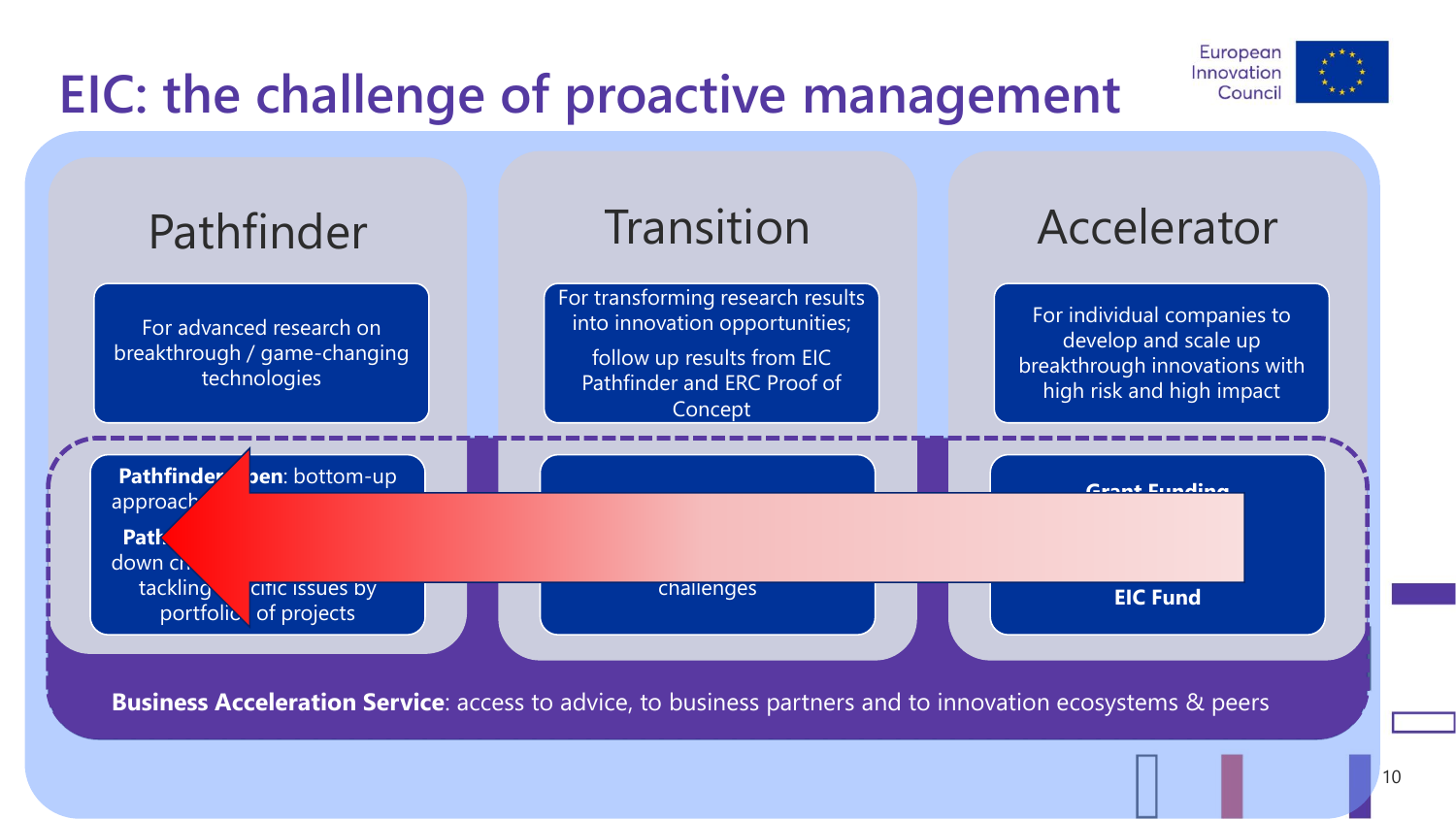

# **Portfolio approach**

Challenge portfolio approach:

- a coherent set of projects exploring different perspectives, competing approaches or complementary aspects of the Challenge;
- multidisciplinary interactions and exchanges for synergies and serendipity;
- contributing to an overarching medium to long-term market vision and strategic plan, under the supervision of an **EIC Programme Manager.**

Projects will participate in relevant portfolio activities, driven by the Programme Managers.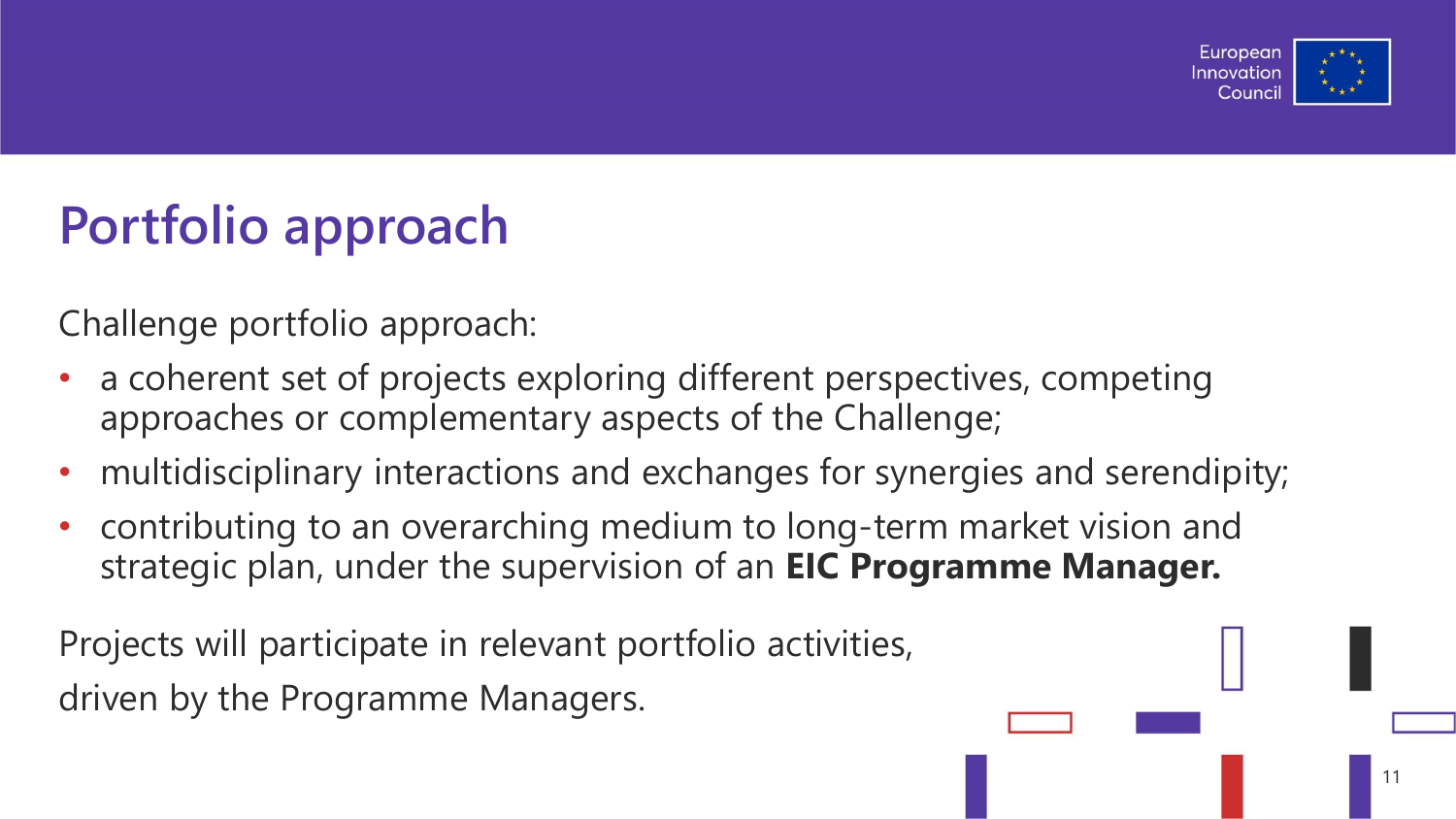# Portfolios approach



**Hydrogen technologies** (generation, storage, logistics, end use)

**Energy storage** (thermal, chemical, mechanical and electrochemical)

**Thematic**  portfolios **Solar conversion technologies** (Third generation PV technologies, solar fuels, solar heating/cooling, solar harvesting)

**Energy harvesting, conversion and recovery**

**Bio-inspired and nature based materials for energy and environment**

**Sustainable agriculture (farm to fork)**

**Environmental intelligence and Climate Mitigation**

Introduction to EIC Green Technologies Thematic Portfolios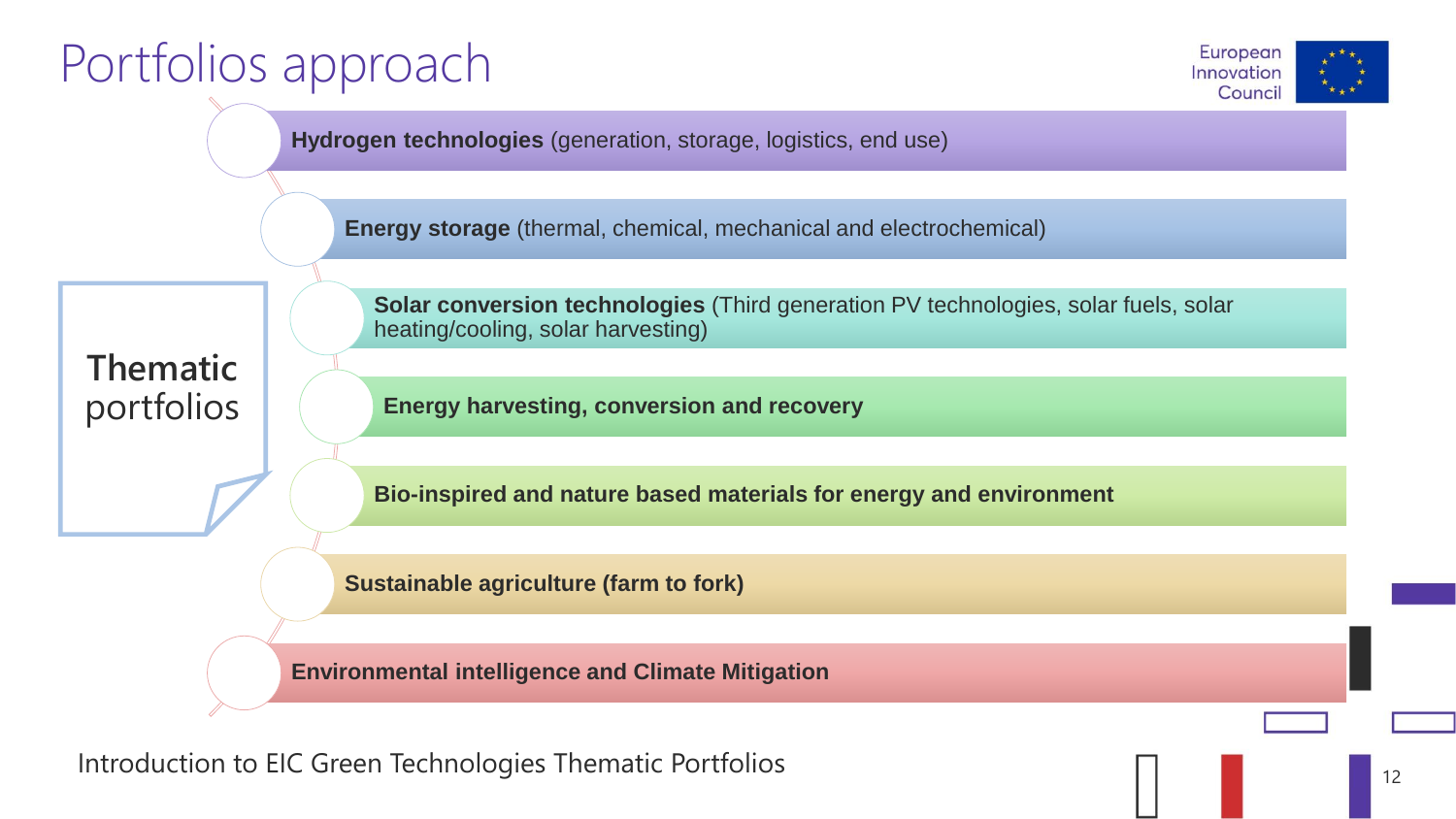# PM: Roles – making strategic choices



Outreach to R&I stakeholders, networking with other programmes and with innovation ecosystem communities



Scientific knowledge + hands on approach to catalyze impacts of projects

Strategic assessment and organizing projects in thematic or targeted portfolios

**EIC Proactive Management** Co-create a proactive management culture with EIC staff